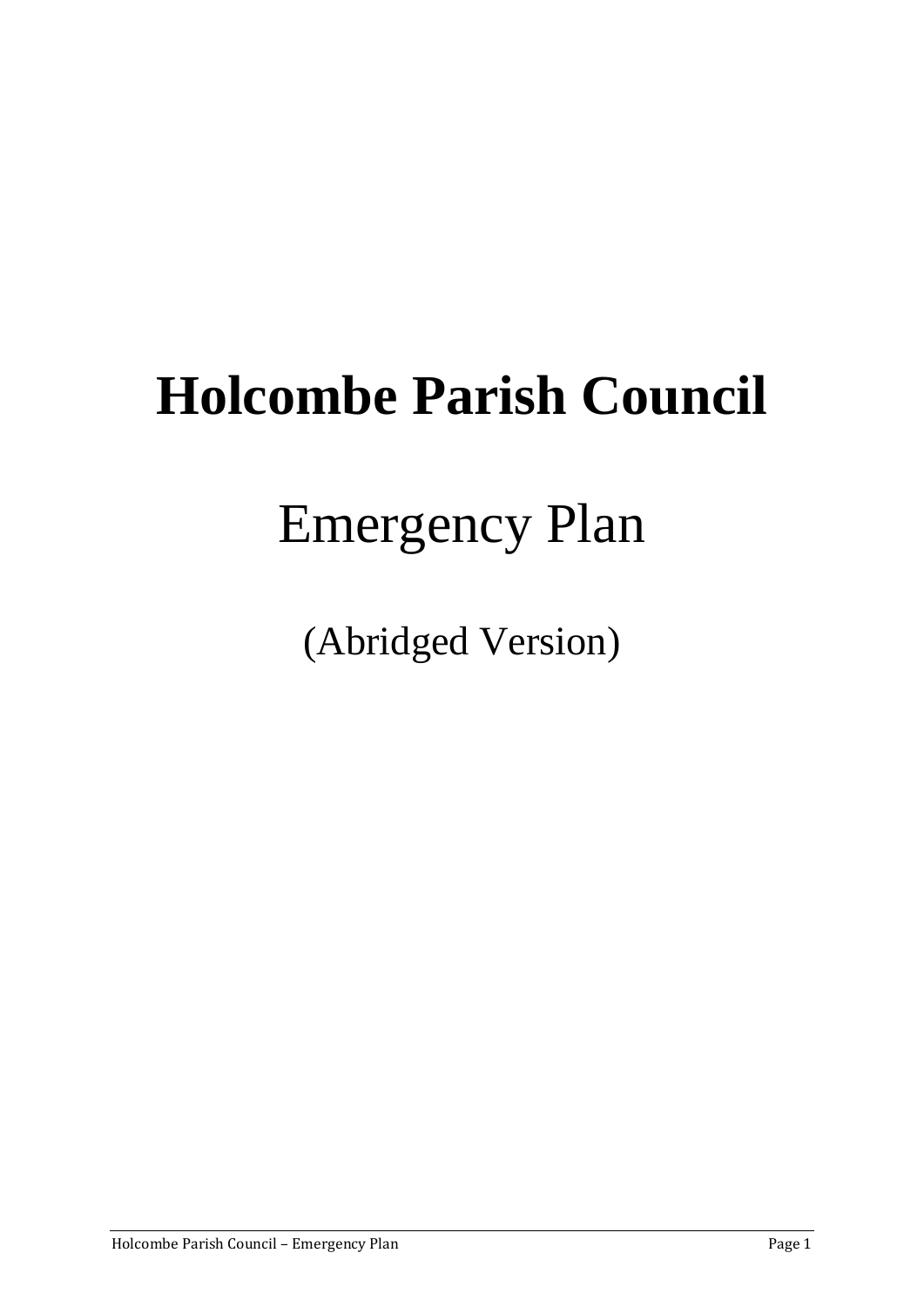## **Table of Contents**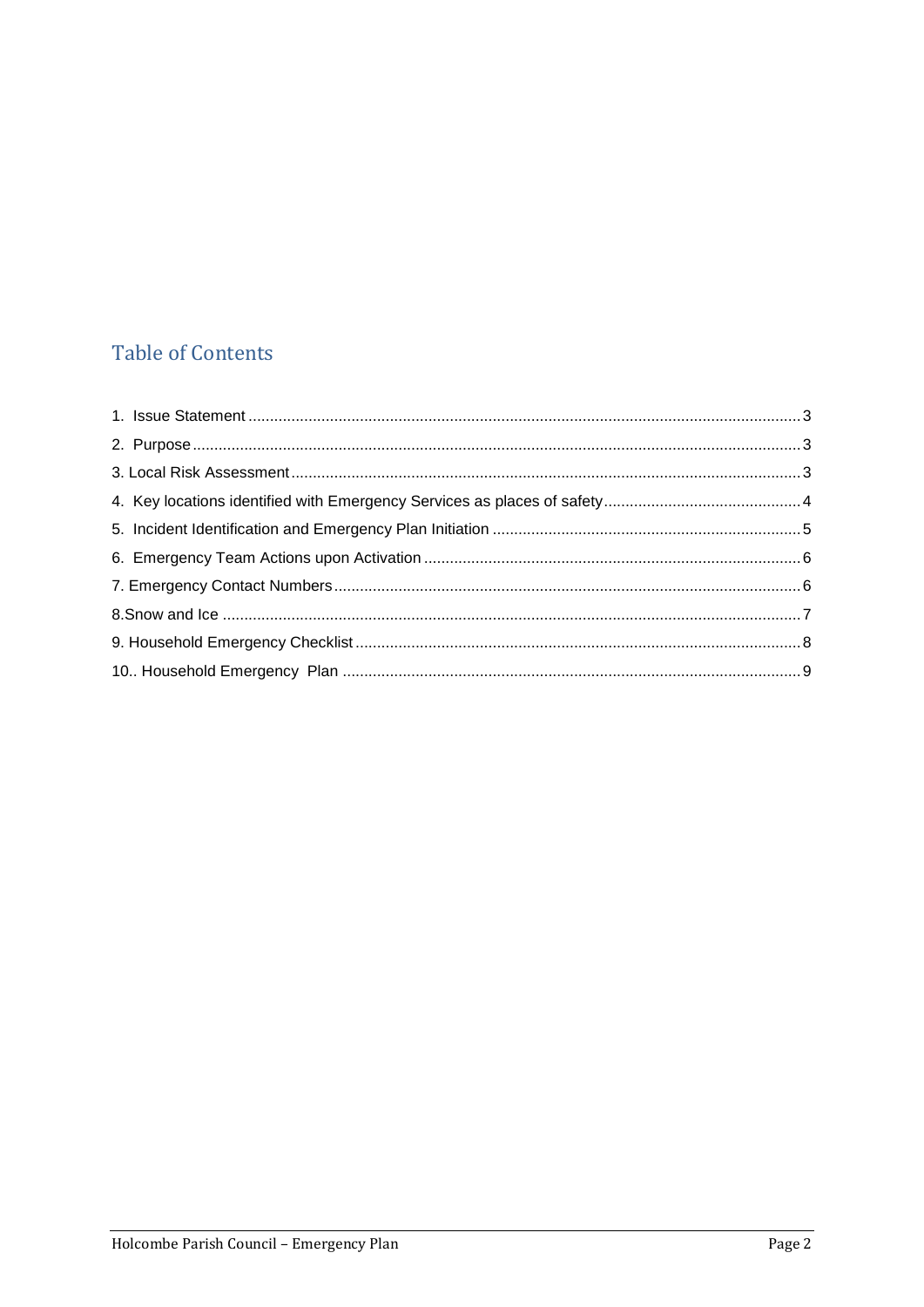### <span id="page-2-0"></span>**1. Issue Statement**

| <b>Issue No.</b> | <b>Date</b> | <b>Author</b> | <b>Notes</b>                     |
|------------------|-------------|---------------|----------------------------------|
| <b>Issue 0.1</b> | 01/12/2017  | S Robinson    | <b>Abridged Document</b>         |
| <b>Issue 0.1</b> | 02/03/18    | S.Robinson    | <b>Abridged Document Updated</b> |
|                  |             |               |                                  |

This Abridged Plan is next due for review on: November **2018**

Note:

<span id="page-2-1"></span>This is the abridged version of the Emergency Plan and is intended to be viewed on the Holcombe Parish Council website. For full version of the Emergency Plan contact the Emergency Co-ordinator.

#### **2. Purpose**

All major emergencies will be dealt with by the emergency services, local authorities, utilities and voluntary agencies in a combined response. The full Emergency Plan is not intended to be a substitute for these services and on an emergency situation arising, the first response should always be to contact the emergency services by dialling 999.

### **3. Local Risk Assessment**

The Holcombe Parish Council Emergency Plan has been drafted to respond to the risks outlined in the table below:

| Ref. | <b>Risks</b>                     | <b>Impact on Community</b>                                                                                          | What can the Parish Emergency<br><b>Group do to prepare?</b>                                                                                                                        |
|------|----------------------------------|---------------------------------------------------------------------------------------------------------------------|-------------------------------------------------------------------------------------------------------------------------------------------------------------------------------------|
| 1.   | Severe Weather incl.<br>flooding | Flooding of local<br>$\bullet$<br>streets,<br>Damage to property<br>$\bullet$<br><b>Blocked roads.</b><br>$\bullet$ | Provision of shelters if required.                                                                                                                                                  |
| 2.   | <b>Power Failure</b>             | Loss/partial loss to<br>$\bullet$<br>the village of<br>electricity or gas.                                          | Information supplied via Parish<br>website, social media, Local TV and<br>Radio and Notice Boards. Shelters<br>available for prolonged period                                       |
| 3.   | <b>Communication Failure</b>     | Loss/partial loss to<br>$\bullet$<br>the village telephone<br>communications.                                       | To provide Communications for<br>residents to contact Emergency<br>Services only. General Information<br>provided via Social Media, Local TV<br>Radio. Parish website, Notice Board |
| 4.   | <b>Major Fire</b>                | Evacuation of homes<br>۰<br>/ businesses<br><b>Blockage of roads</b><br>Loss of services                            | Provision of shelter in case of<br>evacuation. Information provided via<br>Social Media, Local Radio/TV,<br><b>Parish Notice Board</b>                                              |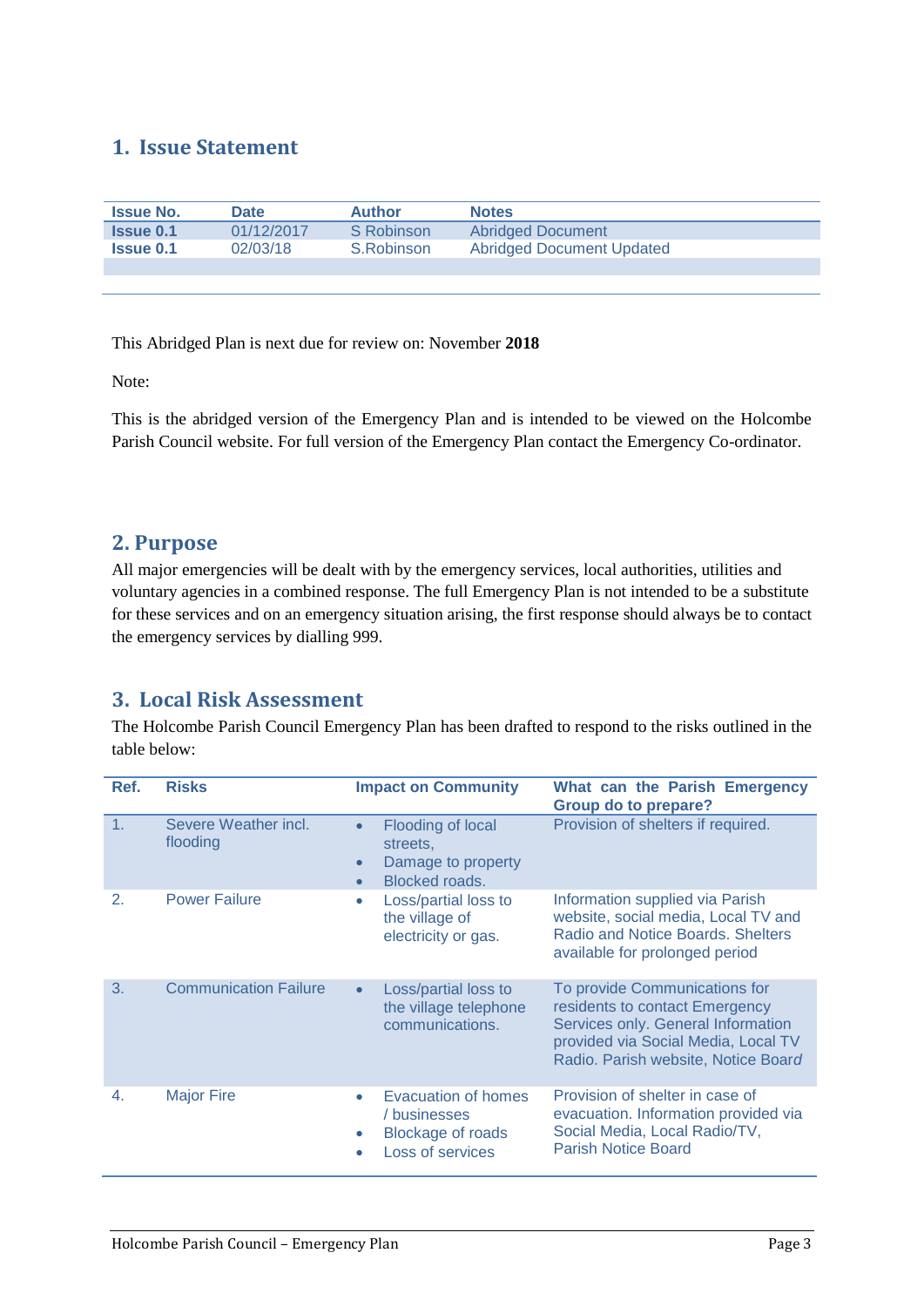| 5. | <b>Loss of Road Access</b>                 | Charlton Road,<br>$\bullet$<br>Brewery Lane,<br>$\bullet$<br>Common Lane,<br>$\bullet$<br><b>Stratton Road,</b><br>$\bullet$<br><b>Holcombe Hill</b><br>$\bullet$ | Information provided via Social<br>Media, Local Radio/TV, Parish<br><b>Notice Board</b>                                                                                                           |
|----|--------------------------------------------|-------------------------------------------------------------------------------------------------------------------------------------------------------------------|---------------------------------------------------------------------------------------------------------------------------------------------------------------------------------------------------|
| 6. | <b>Hazardous Material</b><br>Incident      | Evacuation of homes<br>/ businesses<br><b>Blockage of roads</b><br>Loss of services                                                                               | Provision of Shelter should<br>evacuation be required when<br>responding to Emergency Service<br>request. Information provided via<br>Social Media, Local Radio/TV,<br><b>Parish Notice Board</b> |
| 7. | Pollution including:<br>Food, Land and Air | <b>Evacuation of homes</b><br>/ businesses<br><b>Blockage of roads</b><br>Loss of services                                                                        | Assistance provided to Emergency<br>Services as required. Information<br>provided via Social Media, Local<br>Radio/TV, Parish Notice Board                                                        |
| 8. | Police Incident                            | All types of Police<br>۰<br>Incidents. Criminal,<br>Missing Person,<br>Security, Terrorism                                                                        | Assistance provided to Emergency<br>Services as required. Information<br>provided via Social Media, Local<br>Radio/TV, Parish Notice Board                                                        |

## <span id="page-3-0"></span>**4. Key locations identified with Emergency Services as places of safety**

| Ref.                  | <b>Building</b>                                                                                                                                                    | Location                         | <b>Potential</b><br><b>Emergency Use</b>                                                                                                                    | Contact details of key<br>holder                                                     |
|-----------------------|--------------------------------------------------------------------------------------------------------------------------------------------------------------------|----------------------------------|-------------------------------------------------------------------------------------------------------------------------------------------------------------|--------------------------------------------------------------------------------------|
| 1.                    | <b>Village Hall</b><br>Parish Council (Trustee)<br>Approx 120 people<br>Registered as a Place of<br><b>Safety with Somerset Civil</b><br><b>Contingencies Unit</b> | <b>Charlton Road,</b><br>BA3 5EW | This is suitable for<br>use as a Shelter<br>with cooking<br>facilities. It is<br>likely to be very<br>cold in inclement<br>weather if<br>electricity fails. | <b>Steve or Margaret</b><br><b>Blount</b><br>Tel: 01761 232038                       |
| $\mathcal{D}_{\cdot}$ | <b>St. Andrews Church</b><br>Church owned<br>Approx 120 people                                                                                                     | Holcombe Hill<br><b>BA3 5FR</b>  | This is suitable for<br>use as a Shelter.<br>No toilets<br>available.                                                                                       | Revd. Clarissa<br>Cridland<br>Tel: 01373 812705<br><b>Gay Curtis</b><br>01761 232140 |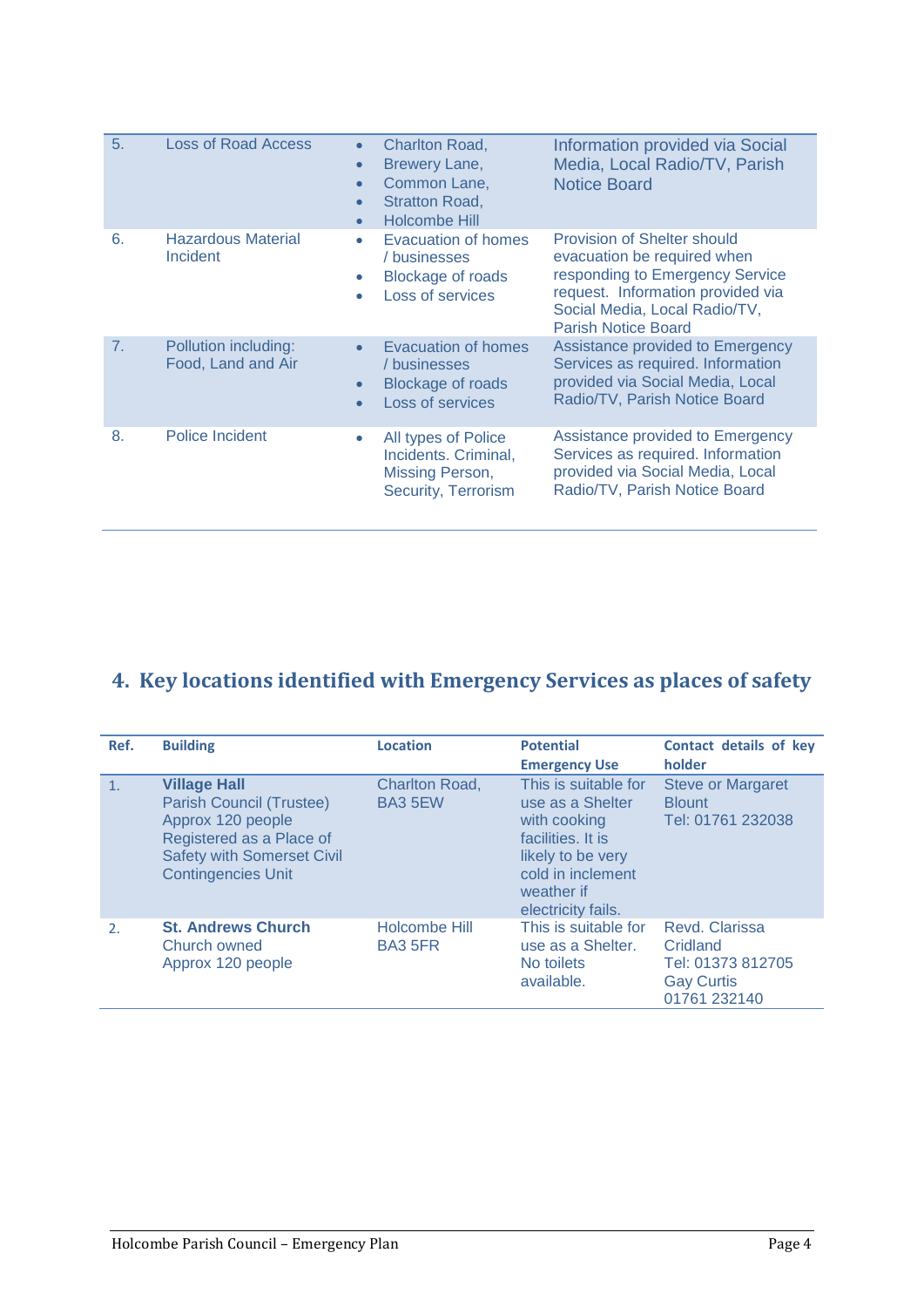## **5. Incident Identification and Emergency Plan Initiation**

If an incident arises, the following steps should be taken:

**1.** If an emergency arises and it is not possible to contact the emergency services straight away (or if their response may be delayed), the Holcombe Emergency Plan should be initiated by any member of the public or Parish Emergency team first Contacting the Emergency Co-ordinator.

| Role                | Name         | Telephone    | <b>Mobile</b> |
|---------------------|--------------|--------------|---------------|
| <b>Parish Clerk</b> | Vickie Watts | 01749 880428 | 07971 516916  |

If the Emergency Co-ordinator is not available, contact the Parish Emergency Team Commander or their deputy.

**2.** The Emergency Co-ordinator will contact Parish Emergency Team 'Commander' who will then determine if the Emergency Plan needs to be activated.

| <b>Role</b>                                               | <b>Name</b>              | <b>Telephone</b> | <b>Mobile</b> |
|-----------------------------------------------------------|--------------------------|------------------|---------------|
| <b>Parish Council -</b><br><b>Chairman</b><br>(Commander) | <b>Graham Crowe</b>      | 01761 233182     | 07880 498376  |
| <b>Parish Council – Vice</b><br><b>Chairman</b>           | <b>Stephenie Chorley</b> | 01761 233327     | 07532 411658  |

**3.** If the Commander decides that the Emergency Plan needs to be activated they will advise the Emergency Co-ordinator to contact the members of the Parish Emergency Team to initiate the local response. When contacting the team members consider the following contact methods in order:

- Landline telephone
- Mobile
- Group text message

| Ref. | Role                                     | <b>Name</b>              | <b>Telephone</b> | <b>Mobile</b> |
|------|------------------------------------------|--------------------------|------------------|---------------|
|      | <b>Parish Councillor - Chairman</b>      | <b>Graham Crowe</b>      | 01761 568739     | 07880498376   |
| 2.   | <b>Parish Councillor - Vice Chairman</b> | <b>Stephenie Chorley</b> | 01761 233327     | 07532411658   |
| 3.   | <b>Parish Councillor</b>                 | Sue Robinson             | 01761 232886     |               |
| 4.   | <b>Parish Councillor</b>                 | <b>Russell Stokes</b>    | 01761 233453     | 07903653656   |
| 5.   | <b>Parish Councillor</b>                 | <b>Terry Dumbrell</b>    | 01761 233257     |               |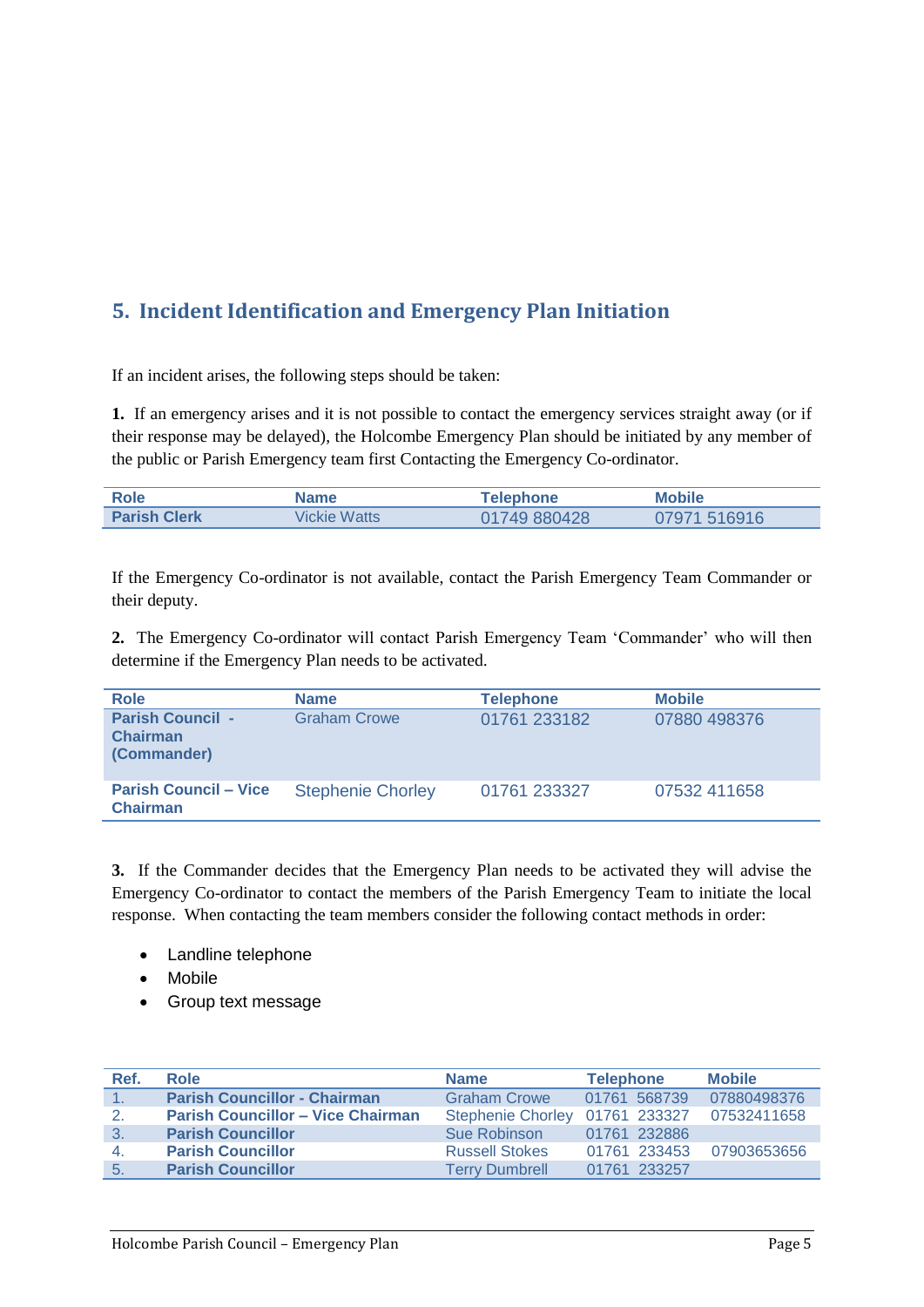| 6.  | <b>Parish Councillor</b>                 |                                      |              |                           |
|-----|------------------------------------------|--------------------------------------|--------------|---------------------------|
| 7.  | <b>Parish Councillor</b>                 | Trisha Jordan                        | 01761 233132 |                           |
| 8.  | <b>Parish Councillor</b>                 | Simon Brand                          |              | 01761 232624 07766 598817 |
| -9. | <b>Parish Councillor</b>                 | <b>Phil Gait</b>                     |              | 01761 232125 07812441223  |
| 10. | <b>Somerset Civil Contingencies Unit</b> | 0300 123 2224                        |              |                           |
| 11. | <b>St. Andrews Church, Holcombe</b>      | Revd. Clarissa Cridland 01373 812706 |              |                           |

#### **6. Emergency Team Actions upon Activation**

**1.** All members of the Parish Emergency Team should gather at the Primary Assembly Point:

**Village Hall**  Charlton lane Holcombe, BA3 5EW#

or, if the Village Hall is inaccessible, they should gather at:

**St. Andrews Church**  Holcombe Hill Holcombe, BA3 5FR

**2.** The Parish Emergency Team will assess the situation and an appointed member of the team will contact the appropriate emergency services

**3.** The Parish Emergency Team will assess prior to the emergency services arrival whether such local resources are required (and should be contacted).

**4.** If appropriate, and using local knowledge, members of the Parish Emergency Team will make contact with vulnerable individuals in the village (for example the disabled, elderly, housebound and parents with young children.

**5.** During the emergency, anyone involved in coordinating a response should keep a log of all requests for assistance and action taken, each log item being signed and dated.

#### **7. Emergency Contact Numbers**

| Ref.           | Name / Role                            | <b>Daytime Contact</b><br><b>Telephone Number</b> | <b>24 Hour Contact</b><br><b>Telephone Number</b> |
|----------------|----------------------------------------|---------------------------------------------------|---------------------------------------------------|
|                | <b>Emergency Services</b>              |                                                   | 999                                               |
| 2.             | <b>Police Station - Radstock</b>       |                                                   | 101                                               |
| 3.             | <b>Police Station - Shepton Mallet</b> |                                                   | 101                                               |
| 4.             | <b>Police Station - Frome</b>          |                                                   | 101                                               |
| 5.             | <b>Primary Care Centre - Bath RUH</b>  |                                                   | 01225 824391 or<br>01225 824007                   |
| 6.             | Minor Injury Unit - Paulton            | 01761 408114                                      | $08:00 - 21:30$                                   |
| 7 <sub>1</sub> | Minor Injury Unit - Shepton Mallet     | 01749 341101                                      | $08:00 - 20:00$                                   |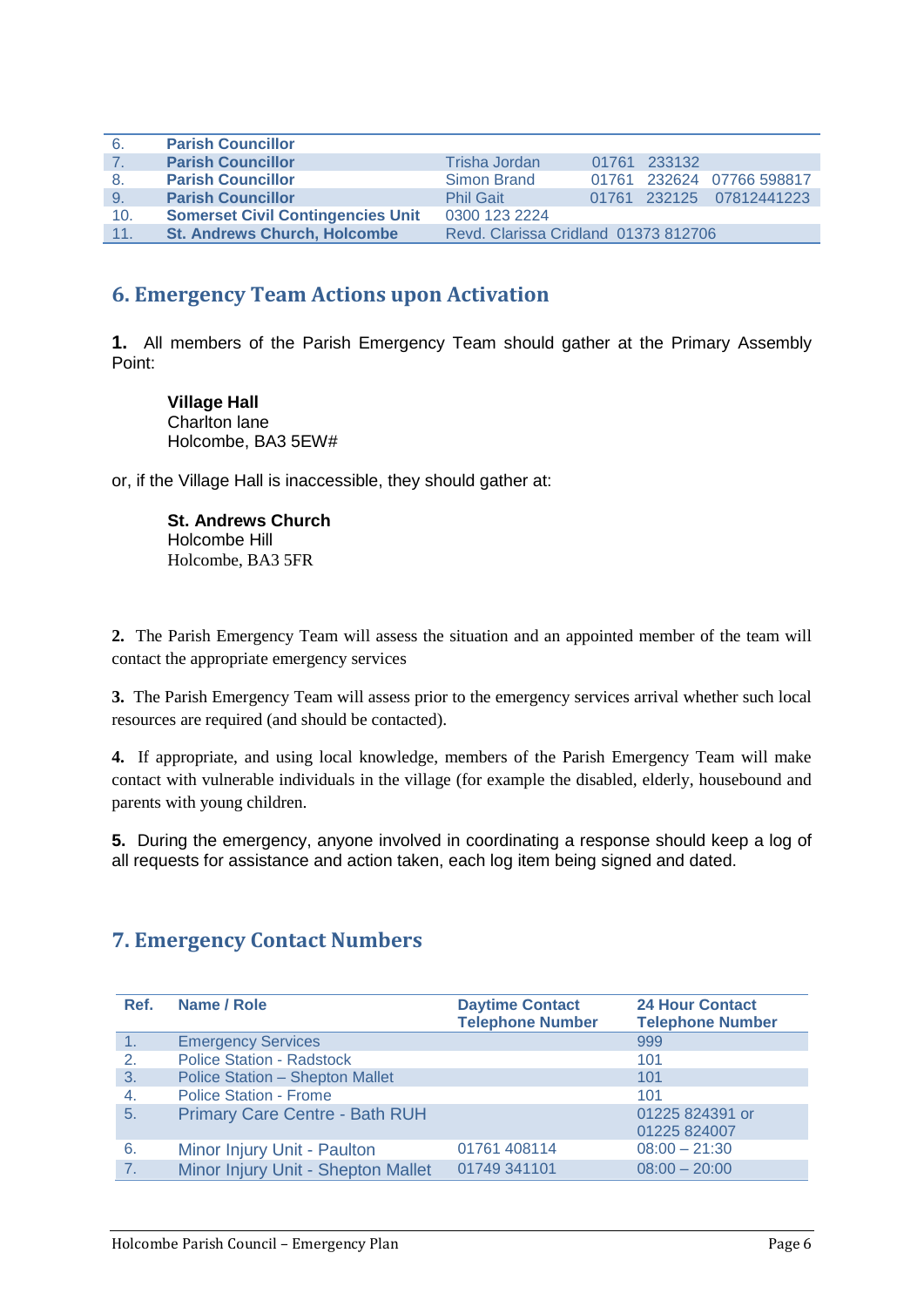| -8. | Minor Injury Unit - Frome                | 01373 454770 | $08:00 - 23:00$ |
|-----|------------------------------------------|--------------|-----------------|
| 9.  | <b>Somerset Civil Contingencies Unit</b> |              | 0300 123 2224   |
| 10. | <b>Environment Agency</b>                |              | 0870 858 6506   |
| 11. | <b>National Grid - Gas</b>               |              | 105             |
| 12. | National Grid - Electricity              |              | 105             |
| 13. | <b>Wessex Water</b>                      |              | 0345 6004600    |
| 14. | <b>Bristol Water</b>                     |              | 0345 7023797    |
| 15. | <b>Highways Agency</b>                   |              | 0300 1235000    |

#### **8. Snow & Ice Advice**

You can clear snow and ice from pavements yourself. It's unlikely that you'll be sued or held responsible if someone is injured on a path or pavement if you've cleared it carefully.

**How to clear snow and ice** 

When you clear snow and ice: -

- do it early in the day it's easier to move fresh, loose snow
- don't use water it might freeze and turn to black ice
- use salt if possible it will melt the ice or snow and stop it from refreezing overnight
- (but don't use the salt from salting bins as this is used to keep roads clear)
- You can use ash and sand if you don't have enough salt it will provide grip underfoot
- pay extra attention when clearing steps and steep pathways using more salt may help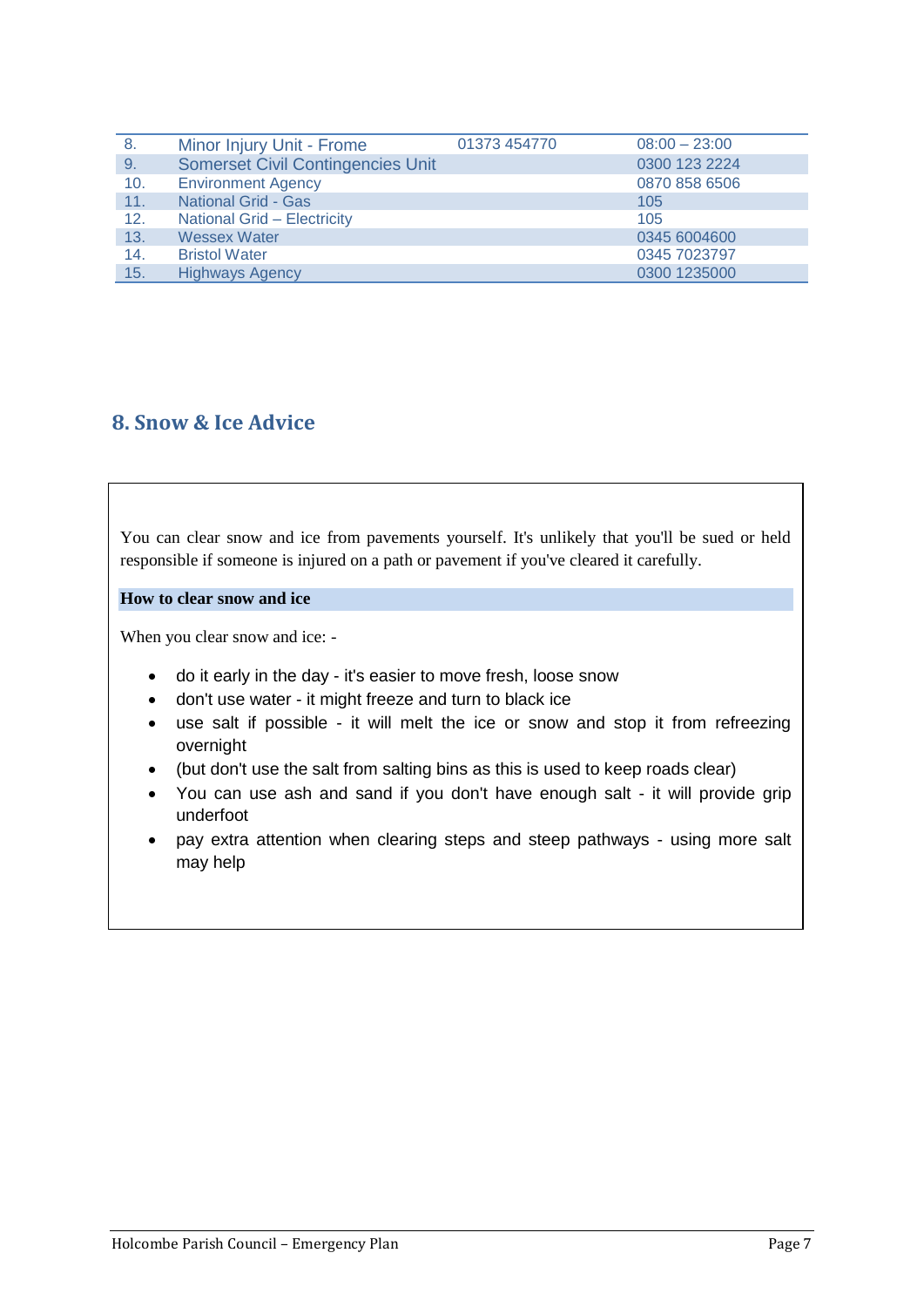## **9. Household Emergency Checklist**